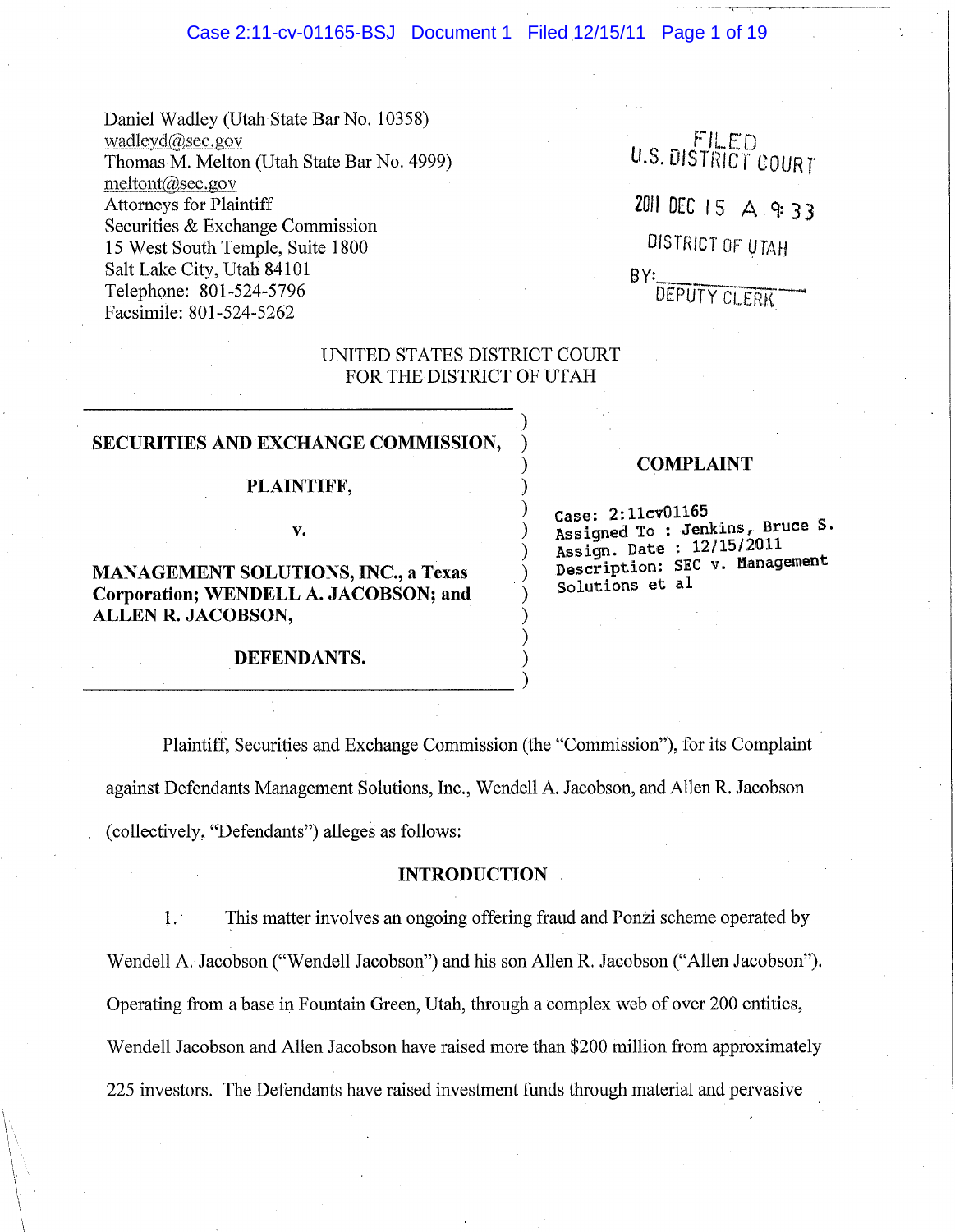### Case 2:11-cv-01165-BSJ Document 1 Filed 12/15/11 Page 2 of 19

misrepresentations, and have operated the investment program as a wide-scale Ponzi scheme since at least January 1, 2008.

2. Wendell and Allen Jacobson purport to offer investors the opportunity to invest in limited liability companies ("LLCs") that directly or indirectly own large, multi-unit apartment communities in eight states. Wendell and Allen Jacobson represent to investors that they buy apartment complexes at significantly discounted prices with low occupancy rates, renovate them, improve their management, and eventually seek to sell them within five years. This business is operated under the umbrella of Management Solutions, Inc. ("MSI"), which is wholly-owned by Wendell Jacobson.

3. The Defendants make various representations to investors in the LLCs, for example, that their returns will be derived from the apartment complex in which they have invested and will not be commingled with other funds; that none of the Jacobsons, MSI, nor investors have ever lost money on a property; and that Wendell Jacobson or one of his whollyowned entities always owns and has contributed at least 50% of the funding for each LLC. These representations to investors are false.

4. Moreover, Defendants do not disclose to investors that the investor funds are immediately diverted to, and pooled in, one of several large bank accounts, most commonly in the account of Thunder Bay Mortgage Company ("Thunder Bay"). Each of the pooled accounts, including Thunder Bay, is wholly-owned by Wendell Jacobson. After commingling and pooling new investor funds into these accounts, the Defendants then redirect the funds to pay operating expenses of the numerous entities and also to pay promised returns to earlier investors.

5. Because investor funds in Thunder Bay and other accounts are pooled and used to pay returns to other investors, Defendants' operation is a classic Ponzi scheme.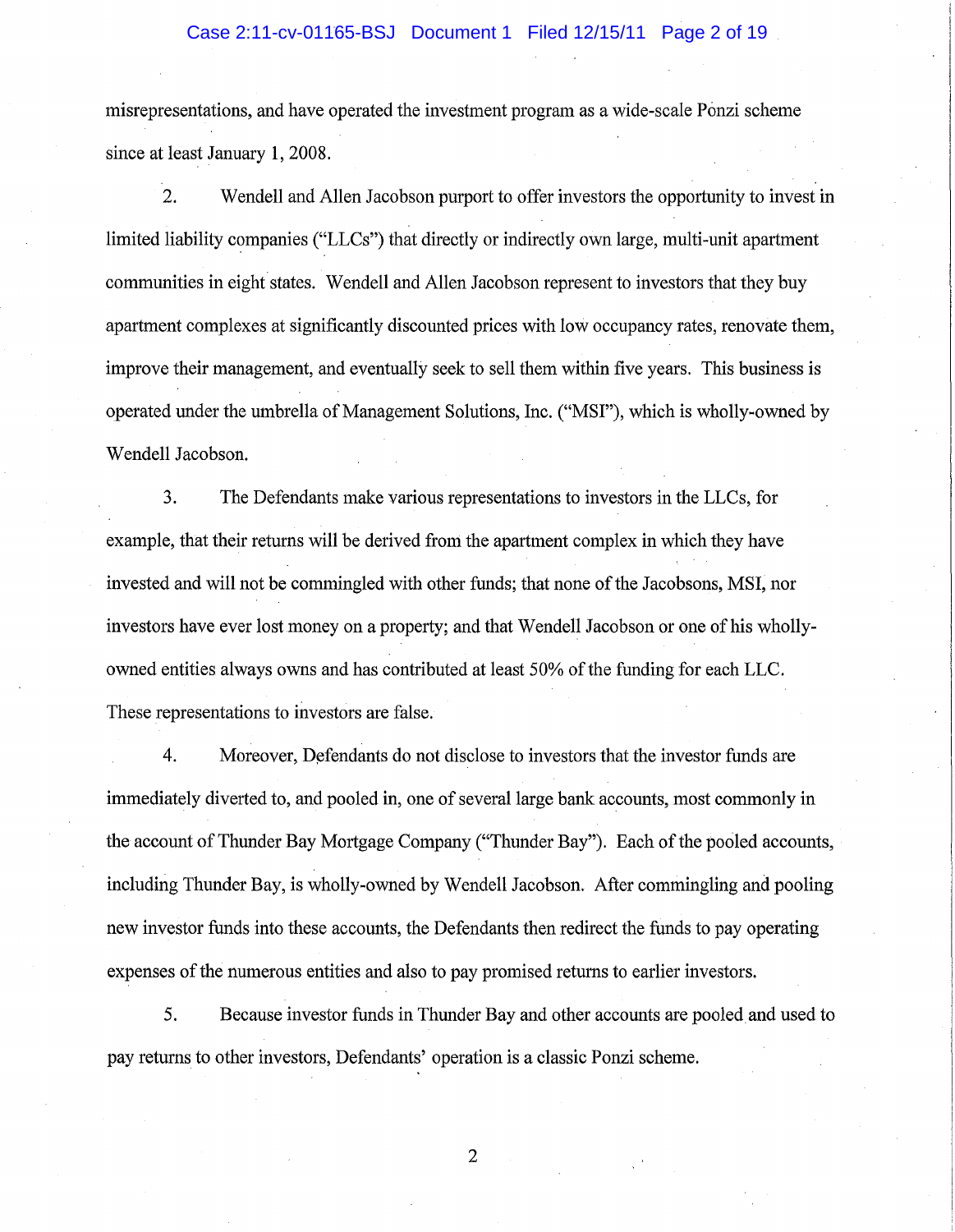## **JURISDICTION AND VENUE**

6. This Court has subject matter jurisdiction by authority of Sections 20 and 22 of the Securities Act of 1933 (the "Securities Act") [15 U.S.C. §§ 77t and 77v] and Sections 21 and Section 27 of the Securities Exchange Act of 1934 (the "Exchange Act") [15 U.S.C. §§ 78u and 78aa].

7. Defendants, directly and indirectly, singly and in concert, have made use of the means and instrumentalities of interstate commerce and the mails in connection with the transactions, acts and oourses of business alleged herein, certain of which have occurred within the District of Utah.

8. Venue for this action is proper in the District of Utah under Section 22(a) of the Securities Act [15 U.S.C. § 77v(a)] and under Section 27 of the Exchange Act [15 U.S.C. § 78aa] because certain of the transactions, acts, practices, and courses of business alleged in this Complaint took place in this district and because certain of the defendants reside in and transact business in this district.

9. Defendants, unless restrained and enjoined by this Court, will continue to engage in the transactions, acts, practices, and course of business alleged herein and in transactions, acts, practices, and courses of business of similar purport and object.

10. Defendants' conduct took place in connection with the offer, purchase and/or sale . of membership interests in LLCs controlled by Wendell Jacobson.

#### **DEFENDANTS**

11. **Management Solutions, Inc.** ("MSI") is a Texas corporation with its principal place of business in Fountain Green, Utah. It is wholly-owned by Wendell Jacobson.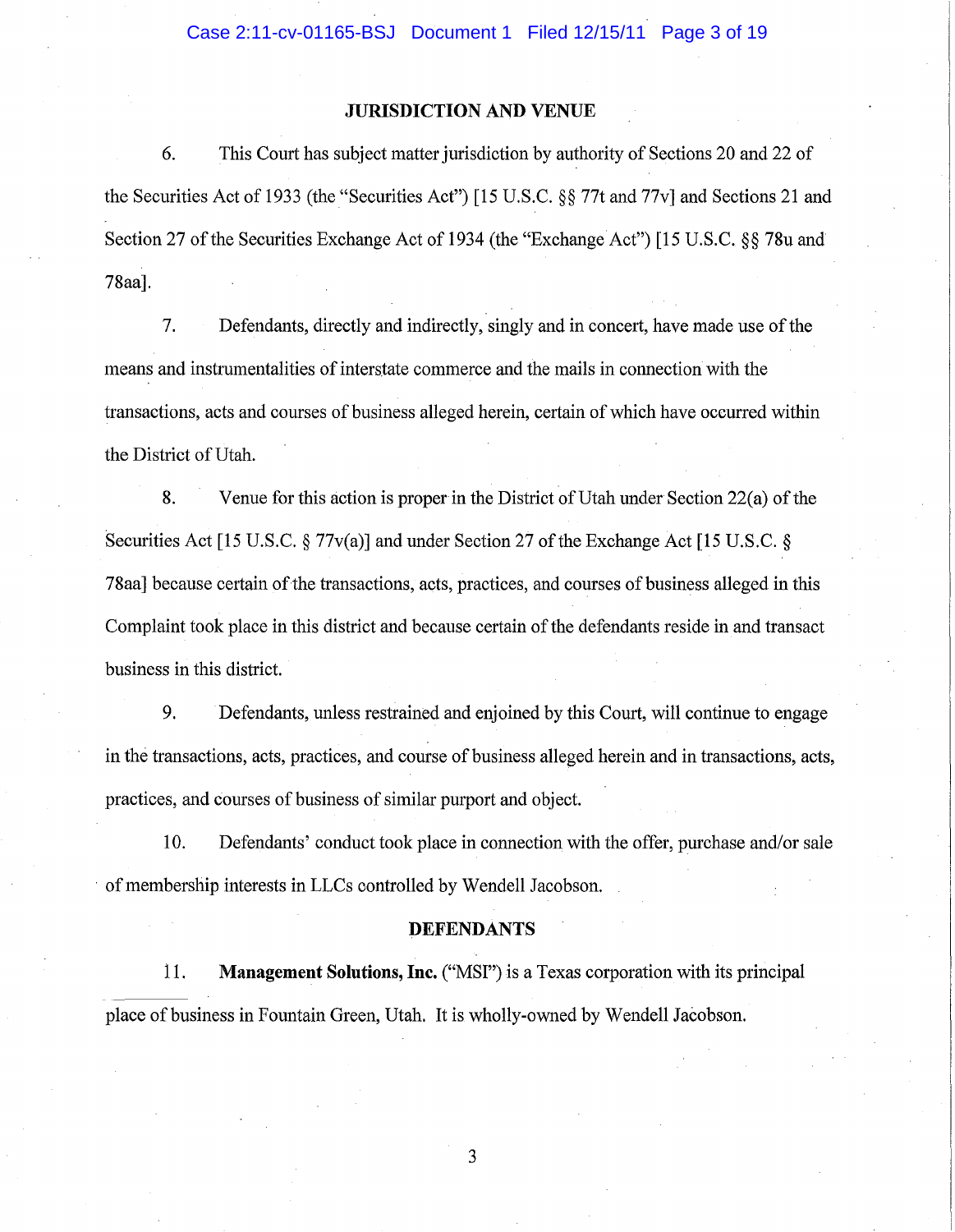Case 2:11-cv-01165-BSJ Document 1 Filed 12/15/11 Page 4 of 19

12. Wendell A. Jacobson, age 58, is the founder and controlling person of numerous entities that own and manage over 8,000 units in apartment complexes located in eight different states. He resides in Fountain Green, Utah.

13. Allen R. Jacobson, age 33, is the son of Wendell Jacobson and has the designated responsibility to meet with and manage MSI's investor relations. He resides in Fountain Green, Utah.

### STATEMENT OF FACTS

### BACKGROUND

14. For approximately 25 years, Wendell Jacobson has been in the business of purchasing, renovating, managing and reselling multi-unit apartment complexes.

15. Wendell Jacobson's operation is conducted under the umbrella of MSI. MSI's stated goal is to identify multi-family apartment communities with low occupancy rates and, by rehabilitating them and improving their on-site management, increase their occupancy, their rent collections rate, and ultimately their resale value. MSI seeks to resell the apartment complexes at a substantial profit within three to five years.

16. Wendell and Allen Jacobson solicit investors to invest in MSI's operation. Investors purchase membership interests in LLCs that, directly or indirectly, own particular apartment properties (collectively, the "Investor LLCs").

17. Typically, Wendell Jacobson creates a new Investor LLC and bank account for each new investor or group of investors. Frequently, ownership is structured such that investors own membership interests in Investor LLCs that own interests in other LLCs.

18. To date, Wendell Jacobson has formed over 200 Investor LLCs.

19. Wendell Jacobson is the managing member of each Investor LLC and is the signatory on every bank account in the name of an Investor LLC.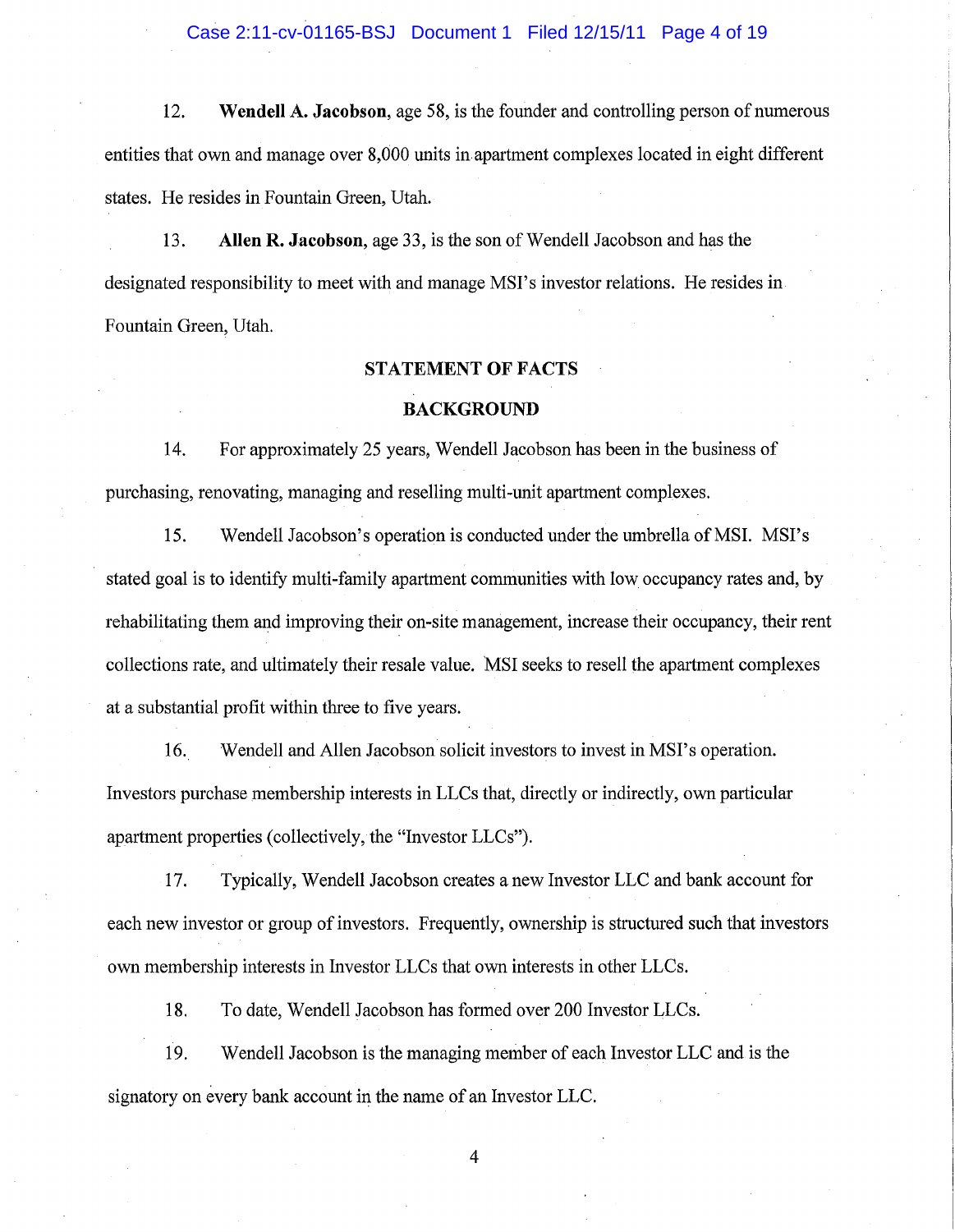## Case 2:11-cv-01165-BSJ Document 1 Filed 12/15/11 Page 5 of 19

20. To date, Wendell and Allen Jacobson have sold LLC membership interests to approximately 225 investors, raising at least \$200 million.

21. Wendell and Allen Jacobson solicit investors personally and through word of mouth. Wendell Jacobson and Allen Jacobson both belong to the Church of Jesus Christ of Latter Day Saints ("LDS Church"), and appear to have used their membership and the connections arising therefrom to find and obtain the trust of prospective investors.

22. Allen Jacobson also solicits investors by means of a Salt Lake City entity by the name of Caddis Partners, LLC ("Caddis"), of which he is a 50% owner. Caddis has created the Multi-Family Fund, a fund that invests solely in selected Investor LLCs, and appears to function as a means to aggregate smaller investments. To date it has raised approximately \$1.5 million for MSI.

23. Wendell Jacobson has also formed at least four entities of which he is the sole owner. The four entities are MSI, Thunder Bay, Squaw Springs and Council Properties (collectively, the "Jacobson-owned Entities"). The Defendants use the Jacobson-owned Entities to collect and pool the investor funds raised through the numerous Investor LLCs.

24. Wendell Jacobson is the signatory on the bank account maintained in the name of each of the Jacobson-owned Entities.

25. In order to invest, the Defendants form an Investor LLC and direct the investor to deposit by check or wire transfer cash into the newly-formed Investor LLC's bank account. The investment ostensibly provides the investor with a membership in the Investor LLC in proportion to his/her investment, and entitles the investor to a return at a promised rate, generally between 5-8% per year, paid monthly. The investor also generally executes an Operating Agreement with the Investor LLC.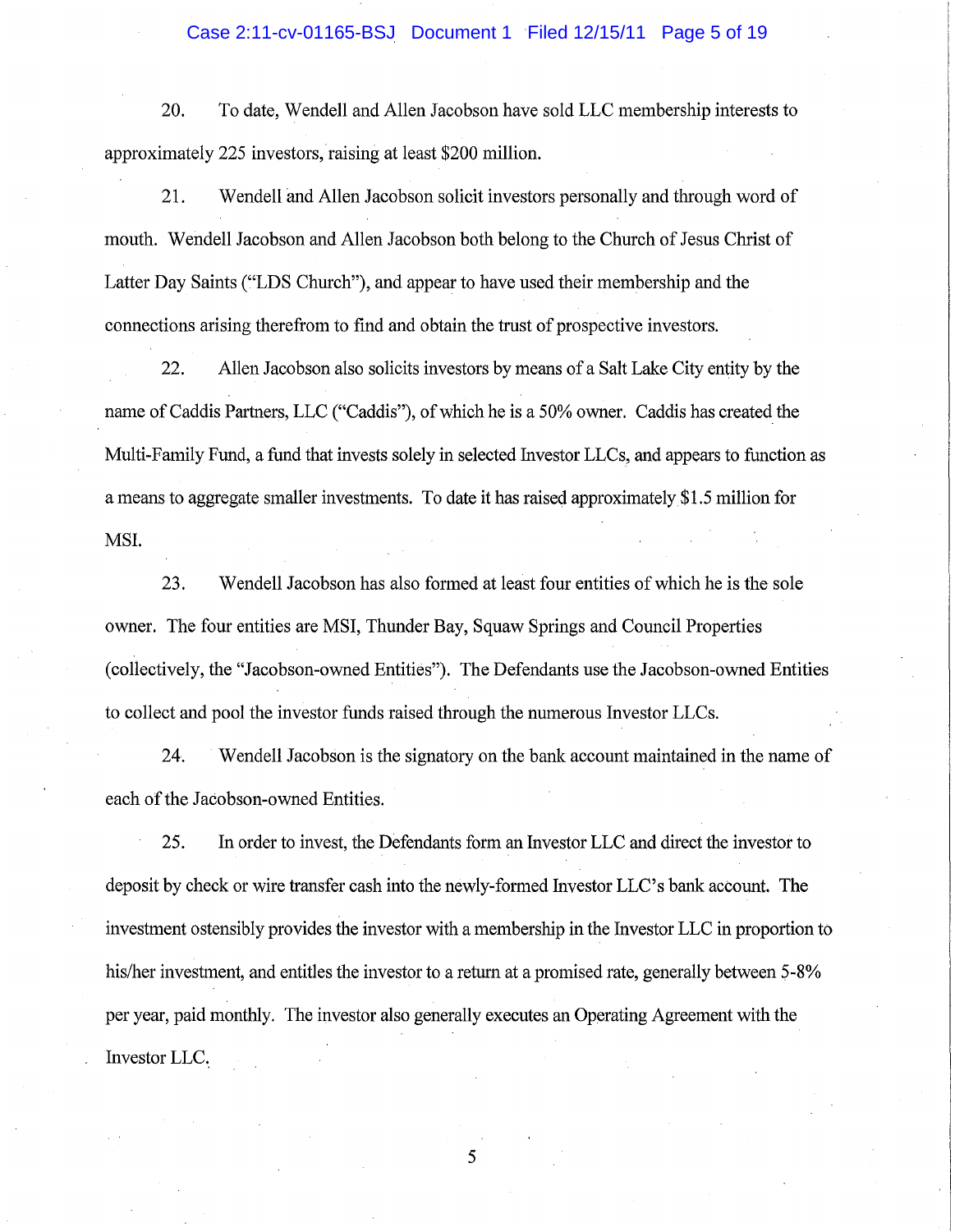### Case 2:11-cv-01165-BSJ Document 1 Filed 12/15/11 Page 6 of 19

26. When investor funds are received by an Investor LLC, however, they are almost always immediately transferred to, and pooled in, an account belonging to one of the Jacobsonowned Entities, usually Thunder Bay.

27. Funds maintained in the accounts of the Jacobson-owned Entities are used for a wide variety of purposes, including, operating needs of Investor LLCs; other expenses of the Jacobson-owned Entities and the Jacobson family; and payment of returns to investors in Investor LLCs.

28. Defendants sold securities in the form of investment contracts. No registration statement has been filed as to those securities.

29. Wendell and Allen Jacobson are acting as unregistered brokers in connection with their offers and sales of membership interests in Investor LLCs. They are doing so by actively and continuously soliciting investors and handling investor funds.

## REPRESENTATIONS TO INVESTORS

30. Wendell and Allen Jacobson tell investors that their principal will be safe, that it will be used to acquire, rehabilitate, and manage certain identified properties, and that they will receive a return of between 5% and 8% a year, depending on the performance of the apartment complex in question. They also tell investors that MSI's track record has been to achieve a return of 12% to 15% a year for investors, due to its expertise in renovating and managing apartment complexes.

31. Wendell and Allen Jacobson tell investors that they can expect profits from two sources: first, from the operations of that particular piece of property in which their funds will be invested - *i. e.,* the rental income; and, second, from additional profit at the time the property is sold.

32. Wendell and Allen Jacobson tell investors that investor funds designated for a particular LLC are not commingled with the funds of any other entity.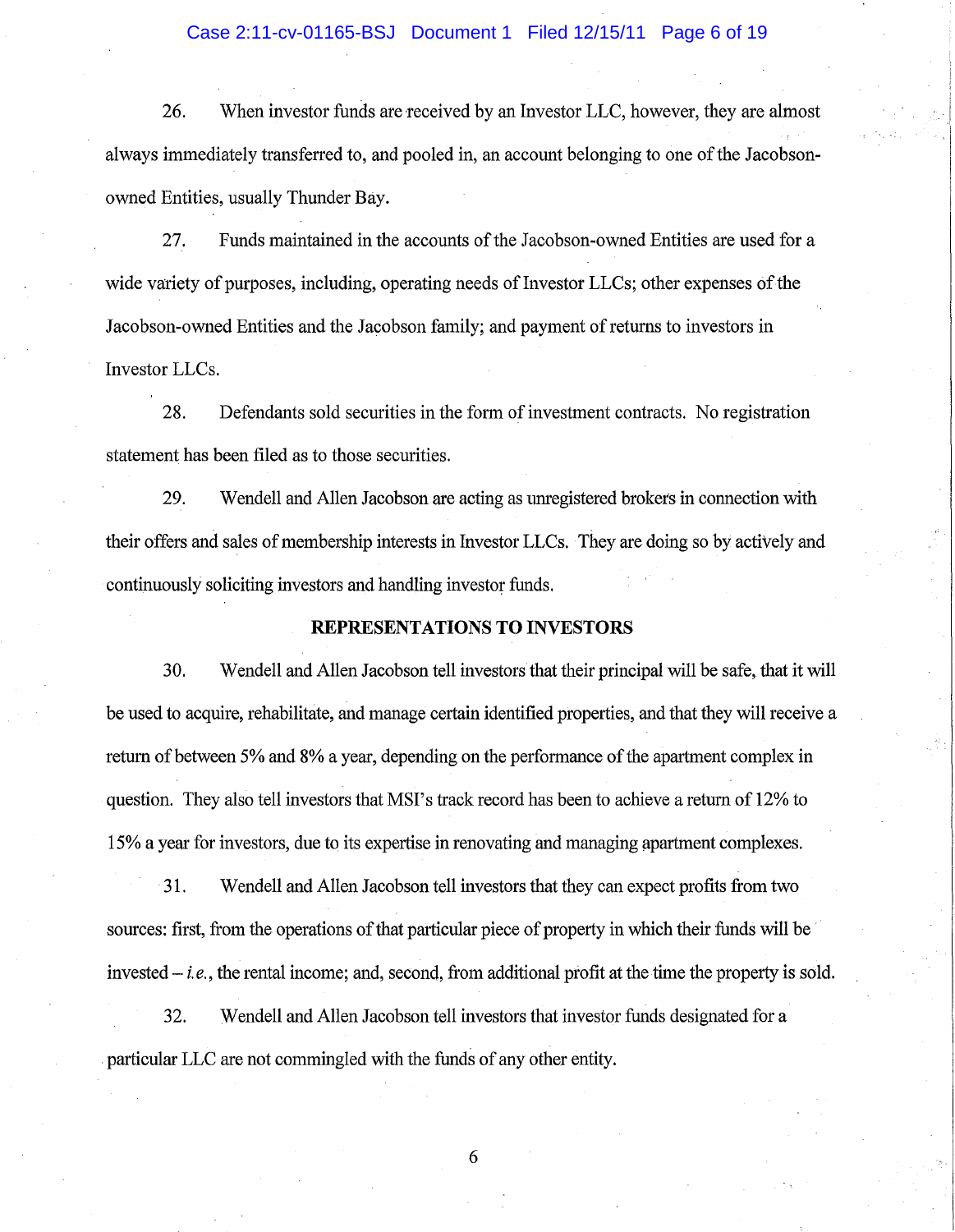33. Wendell Jacobson tells investors that he has never lost money on a property, except once--and that, on that occasion, he covered the loss personally so that investor returns would not be reduced.

34. Wendell and Allen Jacobson also tell investors that at all times a Jacobson-owned entity will have an ownership interest of at least 50% in each Investor LLC, and that the Jacobsonowned Entity will contribute at least 50% of the funding to each Investor LLC. The Jacobsons further tell investors that investor returns are always paid first, and that the Jacobson-owned Entity takes the remaining amount, or covers any resulting loss. In this way investors are reassured that the Defendants' funds are always at risk along with theirs, and that the Defendants' funds protect the investors from any potential loss.

35. Wendell and Allen Jacobson represent to investors, both face-to-face and in MSI's marketing materials, that MSI's operation js successful and presents an extremely desirable investment opportunity.

## **THE REPRESENTATIONS MADE TO INVESTORS WERE FALSE**

36. Investor funds do not remain with the Investor LLC account into which they are originally paid. Instead, they are almost always immediately diverted to one of the collecting accounts, most commonly Thunder Bay, where they are commingled and then used for other purposes, including to pay returns to earlier investors. On occasion investor funds have also been pooled into accounts belonging to Squaw Springs, Inc. and Council Properties, LLC, both of which are 100% owned by Wendell Jacobson.

37. The investor funds are never held and used exclusively to acquire, rehabilitate, and operate the subject property as represented.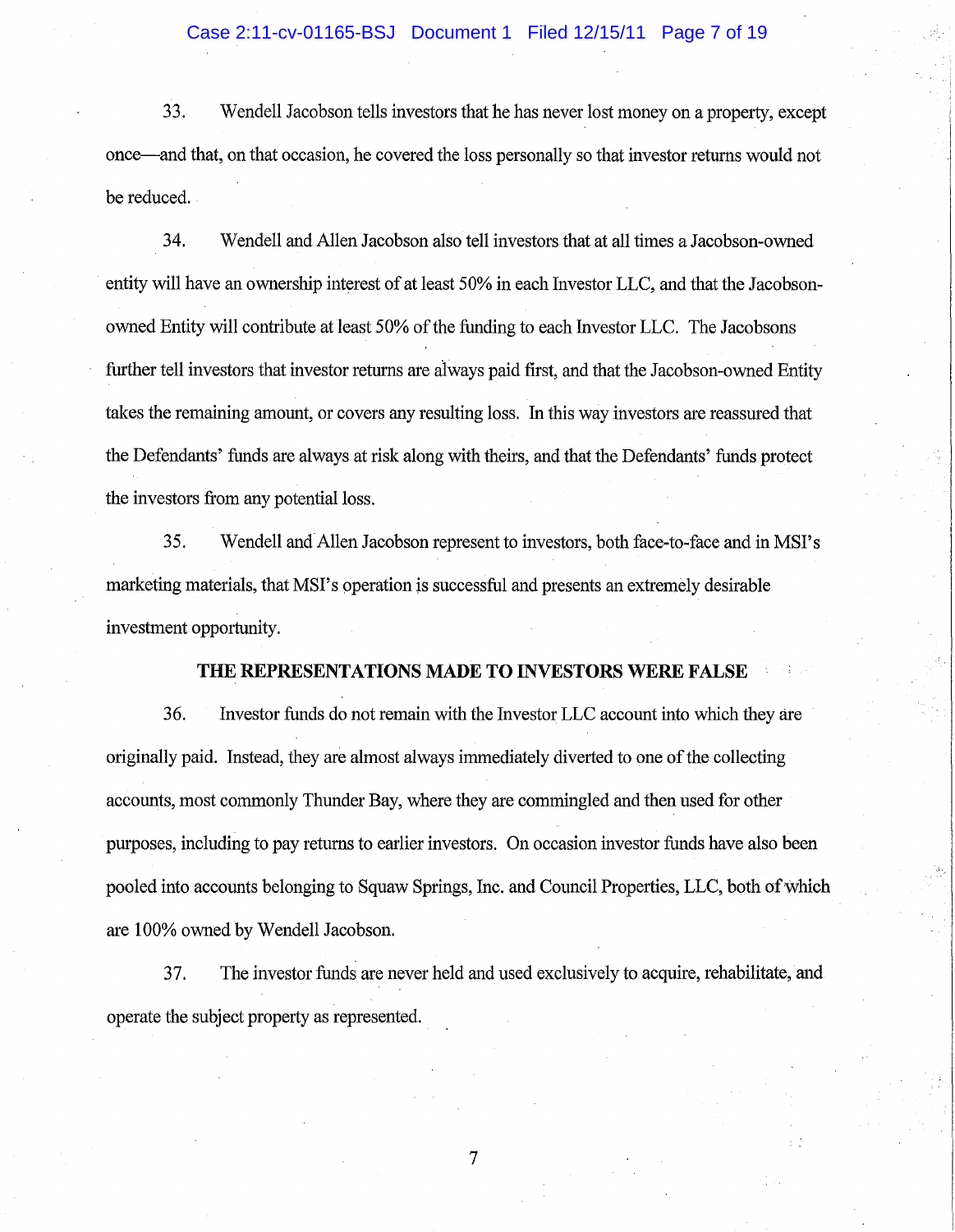## Case 2:11-cv-01165-BSJ Document 1 Filed 12/15/11 Page 8 of 19

38. Because he is the signatory on all of the bank accounts maintained by the Investor LLCs and the Jacobson-owned Entities, Wendell Jacobson has exclusive control over the accounts and is able to move funds among entities at will.

39. Investor funds pooled in Thunder Bay and the Jacobson-owned entities were used to meet the operating needs of other Investor LLCs; to pay other expenses of the Jacobsonowned Entities and the Jacobson family; and to pay returns to investors in other Investor LLCs.

40. The Jacobson-owned Entitiesalmost never contribute the 50% funding in the Investor LLCs as promised. At most Wendell Jacobson causes the Jacobson-owned Entity to deposit the specified percentage into the Investor LLC account, but then immediately that same day or thereabout transfers the amount back to the Jacobson-owned Entity. The balance sheet of the Investor LLC in question then simply reflects only a receivable owing by the Jacobson-owned Entity.

41. For example, investors placed over \$480,000 in an Investor LLC named River Royal, LLC ("River Royal") after receiving assurances from the Jacobsons that Council Properties, a Jacobson-owned Entity, would contribute \$500,000 to satisfy the 50% requirement. In reality, Council Properties deposited \$500,000 into the River Royal account on December 30, 2009, but the . very same day Wendell Jacobson caused River Royal towire the \$500,000 right back to Council Properties. The balance sheet for River Royal contains only a line item for a note receivable from Council Properties. Council Properties has never paid the fictitious \$500,000 note.

42. Wendell Jacobson represents to investors that he has never lost money on a property. Through Caddis, MSI has represented to investors that its four *worst-performing* years still showed a positive average annual return of nearly 13%.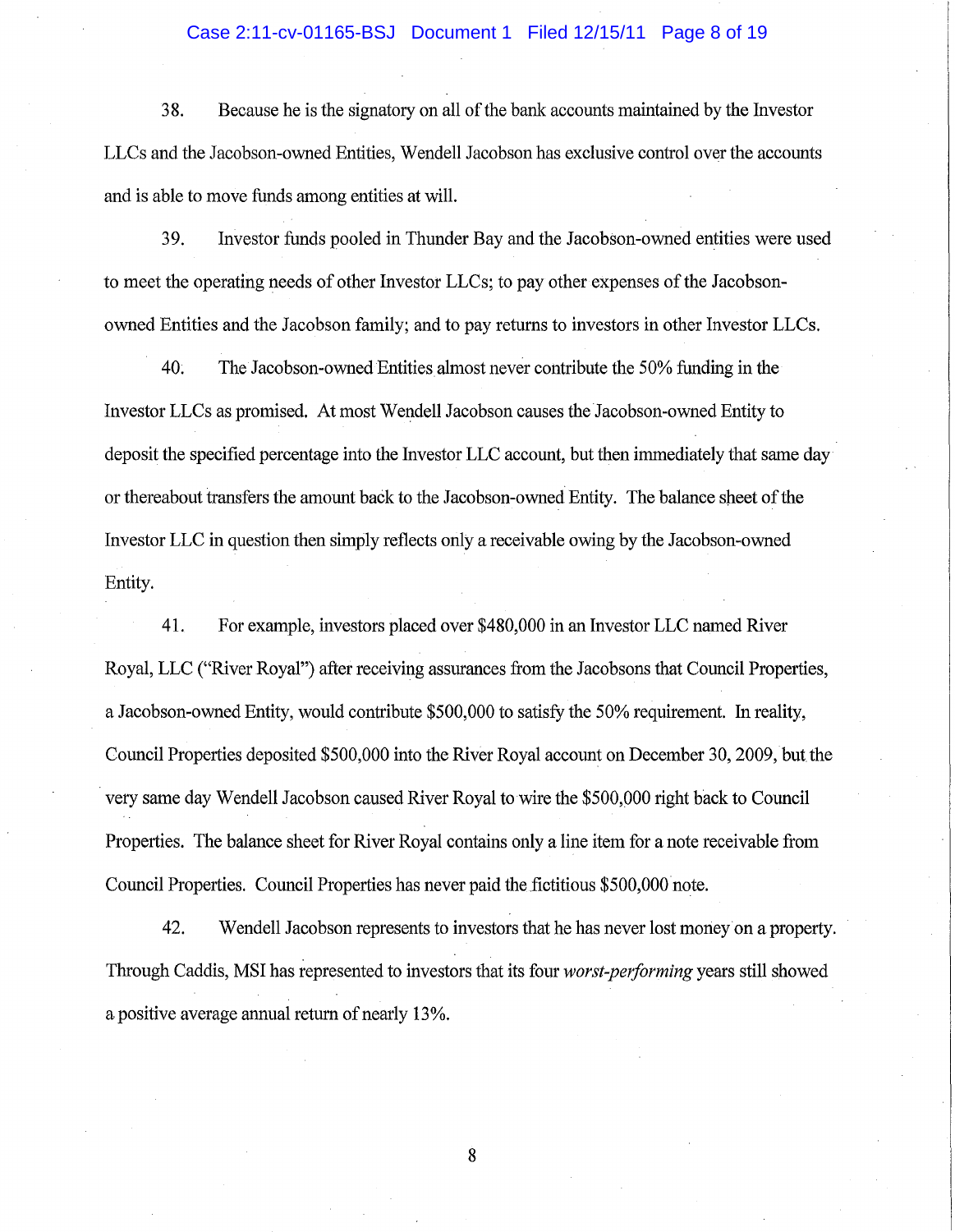### Case 2:11-cv-01165-BSJ Document 1 Filed 12/15/11 Page 9 of 19

43. In fact, Investor LLCs are experiencing significant net losses. Nevertheless, these Investor LLCs continue to pay returns to investors, falsely leading those investors to believe their LLCs are operating at a profit.

44. For example, investors in four Investor LLCs (Dimazio, LLC; Alson, LLC; Goose Brook, LLC; and Autumn Hills, LLC) received 6% to 8% per year interest on their investments, paid monthly. Nevertheless, for the year ending December 31,2010, the combined income from the four entities was only \$33,210, and the combined expense was \$1,286,110. Therefore, the four entities lost a total of \$1,252,900 during 2010, making it impossible for the promised returns to be paid from the profits of the businesses. Instead, the returns were Ponzi payments derived from investors who had invested in other Investor LLCs.

45. On numerous occasions since January 1,2010 investors have been told that the property their Investor LLC owned has been sold, and that they have realized a profit on that sale. In fact, those properties were not sold. Rather, the Defendants used these alleged "sales" as a means of shifting investors into and out of certain properties, operating a shell game with the intent to raise· additional funds from new and/or existing investors that were necessary to meet the rapidly growing financial obligations of the operation.

46. For example, investors in Tennessee Park, LLC ("Tennessee Park") were told that the apartment complex owned by that LLC had been sold for \$15 million in the summer of  $2011$ . The Defendants had acquired the Tennessee Park property through a straw buyer in June 2010 for \$2.7 million. Three weeks later, the Defendants "sold" the Tennessee Park property to the Tennessee Park Investor LLC in July 2010 – three weeks after the initial acquisition—for \$7.2 million. The Tennessee Park investors were never informed that the Defendants owned the property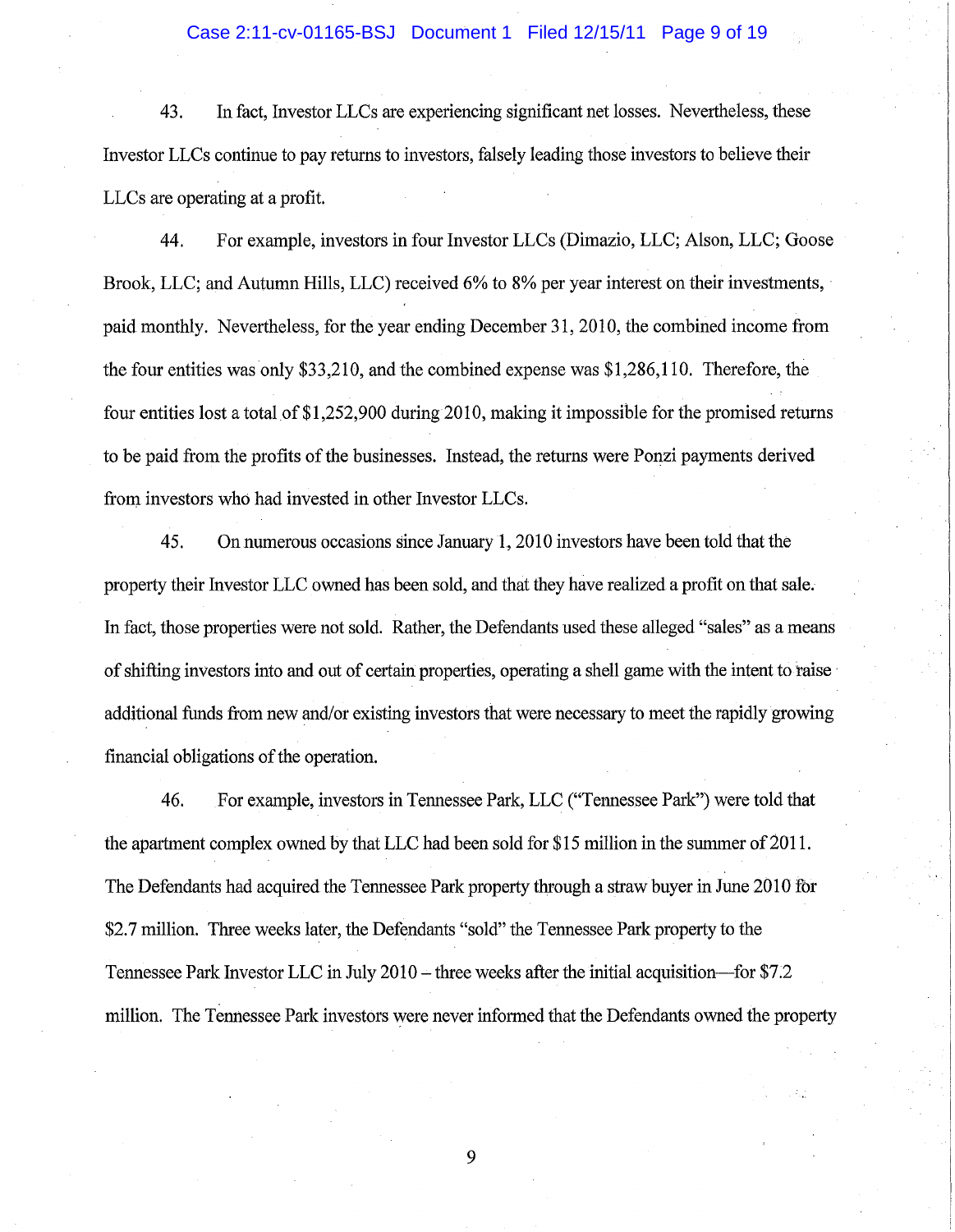### Case 2:11-cv-01165-BSJ Document 1 Filed 12/15/11 Page 10 of 19

prior to the sale to Tennessee Park, or that the actual purchase price was nearly three times lower than the price represented.

47. In announcing the fictitious sale of the Tennessee property for \$15 million, the Defendants represented to the investors that they had realized a gain of 20.7%. In fact, the Tennessee Park property was never sold at all. Rather, the Defendants had simply obtained \$15 million in financing on the project from Guggenheim Life and Annuity Company. A review of the property tax records indicate the Tennessee Park Apartments are still owned by Jacobson-owned . Entities.

48. Similar misrepresentations that properties had sold were made in a newsletter issued by MSI to investors, called "The Partner Post." For example, The Partner Post falsely stated that Jefferson Chase Apartments and Lake Ridge Apartments had been sold, but these properties are still owned by Investor LLCs.

49. Investor returns, whether purportedly from the operations of properties or from a gain on their sale, are being paid from new investor funds.

50. For example, in July 2010 the Defendants announced the fictitious sale of the King George/Parkview Place Apartments ("Parkview Place") property. Because the property had not actually been sold, let alone at the profit announced, the Defendants needed a source of funding to pay the promised returns.

51. On August 18, 2010, the Defendants successfully brought into Tennessee Park a . \$2.4 million investment from a single investor, ostensibly to provide the investor with an interest in the underlying Tennessee Park properties. However, the very same day Wendell Jacobson caused the \$2.4 million to be transferred from the Tennessee Park account to the Thunder Bay account. On August 19,2010, the very next day, Wendell Jacobson caused Thunder Bay to wire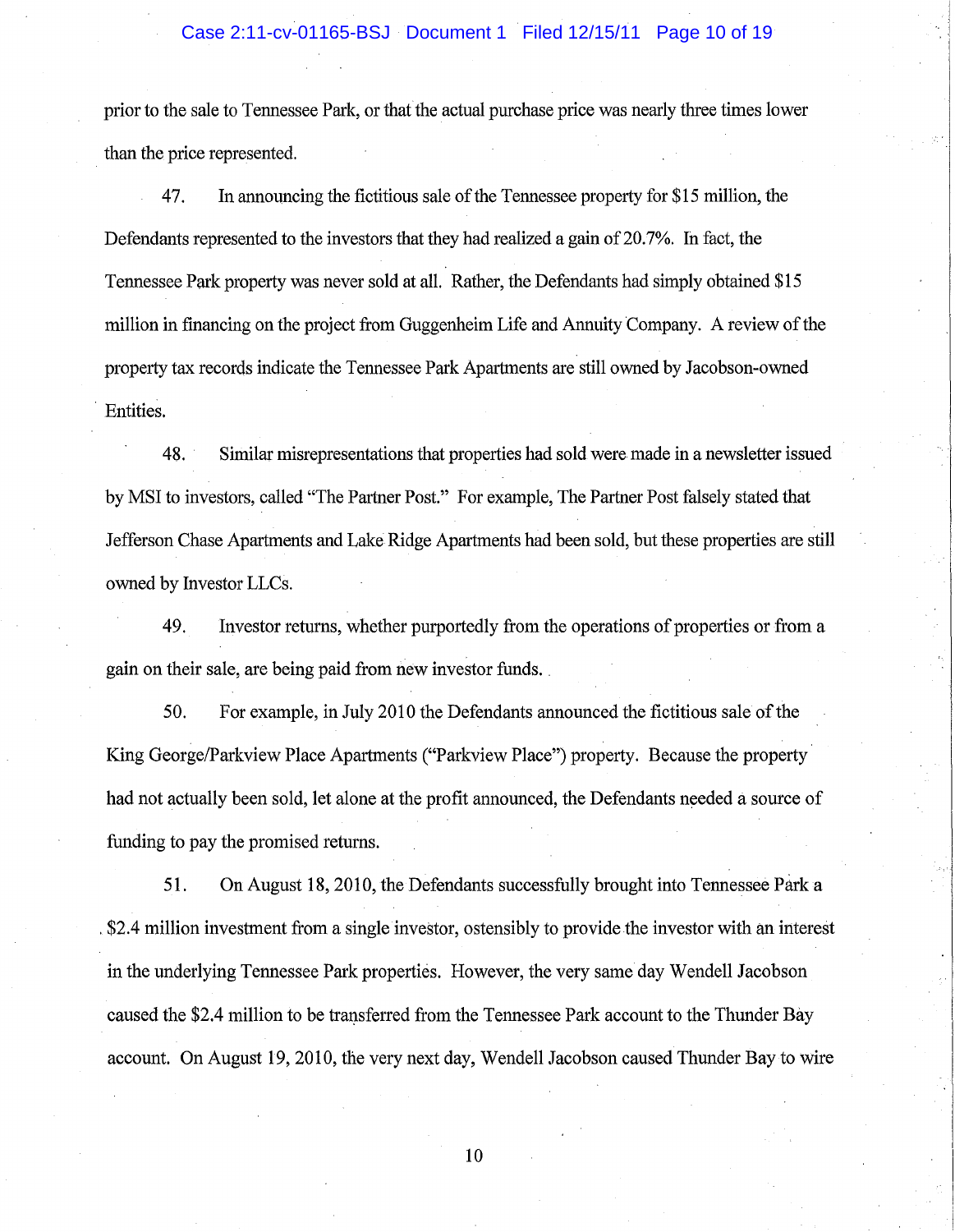### Case 2:11-cv-01165-BSJ Document 1 Filed 12/15/11 Page 11 of 19

 $$1,665,000$  into the Parkview Place account, which was then used to pay  $$1,646,483$  in returns to investors from a fictitious sale of the Parkview Place property.

52. Without the infusion of cash from Thunder Bay, Parkview Place would not have had sufficient funds to pay the returns. Likewise, without the infusion of cash from Tennessee Park, Thunder Bay would not have had sufficient funds to transfer to Parkview Place.

53. In this way funds from new investors in Tennessee Park were used to pay returns to investors in Parkview Place, as is typical of a Ponzi scheme.

54. Taken as a whole, MSI's operation is insolvent. Thunder Bay is the clearinghouse into which almost all investor funds flow. From Thunder Bay, these funds are directed to various operational expenses and used to pay investor returns.

55. Thunder Bay is insolvent and unable to pay its bills as they fall due. As of December 31, 2010, Thunder Bay owed investors and Investor LLCs more than \$103 million. As of the same period, Thunder Bay showed a net loss of over \$2.2 million. Having no actual operations, Thunder Bay relied almost entirely on new investor funds as its source of funding. Without these new investor funds, Thunder Bay would immediately cease to operate.

56. The Thunder Bay Chase bank account for the period July 1,2011 to-July 31, 2011 shows more than \$46 million in transactions, with a beginning and ending balance, respectively, of\$300,954 and \$195,575. Virtually all of the transactions were between and among Jacobsonowned Entities and Investor LLCs.

57. Defendants knew, or were reckless in not knowing, that investor funds were not being directed to their Investor LLC but were being pooled in Thunder Bay; that a Jacobsonowned Entity had not contributed a50% ownership interest to each Investor LLC; that the Investor LLCs were not profitable; that the entire operation was insolvent; that other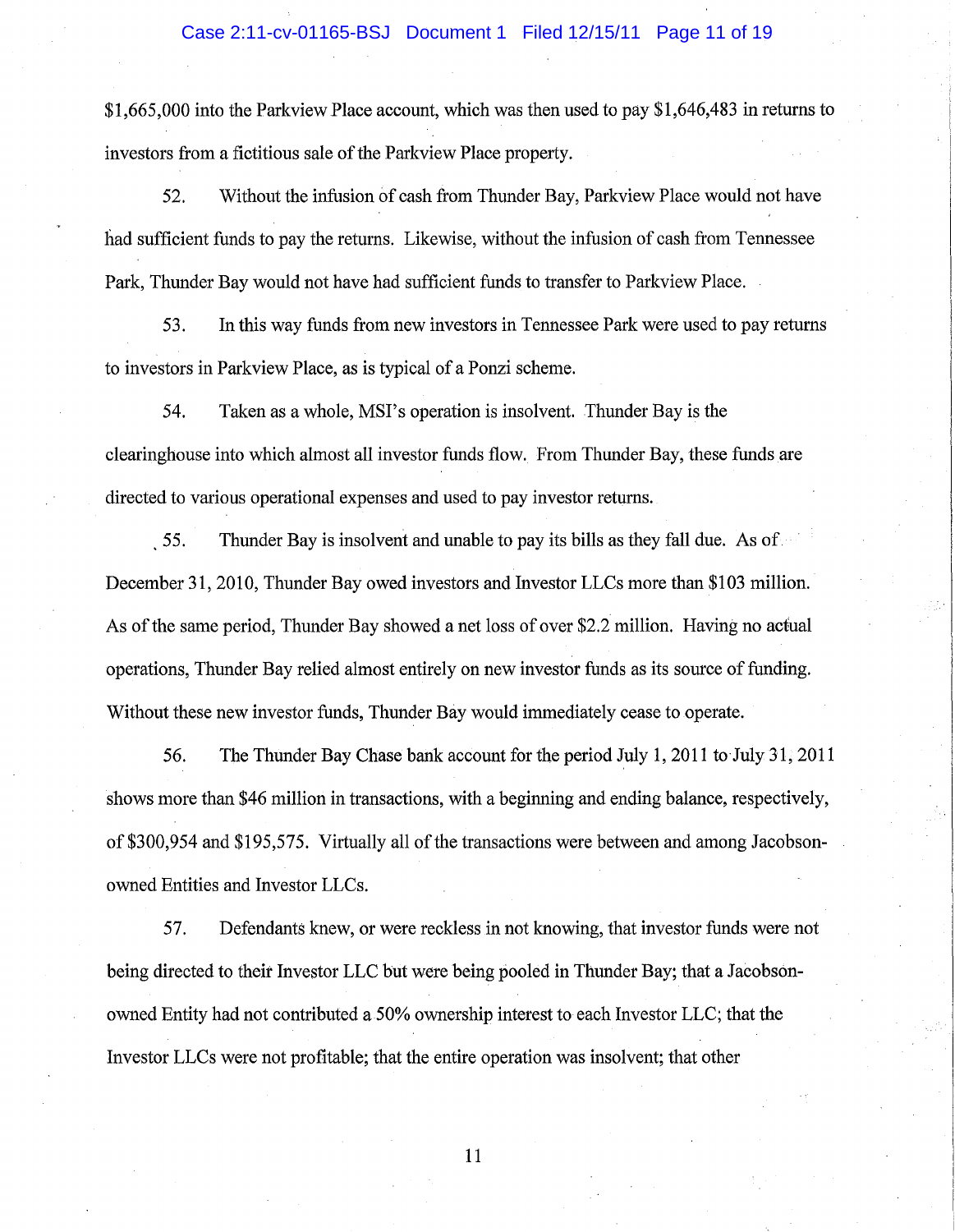misrepresentations were being made concerning the sale of various properties; and that investor funds were being used to pay returns to earlier investors.

58. Defendants' misrepresentations and omissions were material. Had the investors known of these serious misrepresentations, and the true nature of the operation run by the Defendants, the investors likely would not have invested in the operation.

## **ONGOING SOLICITATIONS AND THE RESCISSION OFFERS**

59~ On November 2, 2011, a new investor invested \$2 million in an Investor LLC. His primary contacts in making this investment were Wendell and Allen Jacobson. To solicit and secure the investment, the Jacobsons made the same false representations to this investor that had been made and repeated to other investors.

60. Allen Jacobson continues to actively solicit new investor funds through Caddis.

61. In late November 2011, counsel for the Defendants informed the Commission that rescission offers were being made to members of Investor LLCs. Counsel provided six of these "Repurchase Memoranda" to the Commission. In early December **2011,** counsel confirmed that these Repurchase Memoranda had been signed by Wendell Jacobson and sent to investors. Counsel further informed the Commission that the Defendants intended to make similar rescission offers, signed and executed by Wendell Jacobson, to members of all the Investor LLCs. He stated that these rescission offers are currently going out to investors on a rolling basis, and investor responses are already being received.

62. The six Repurchase Memoranda that have been provided to the Commission to date in themselves are not registered with the Commission and constitute fraudulent offers, because they misrepresent, or fail to disclose, material facts to investors.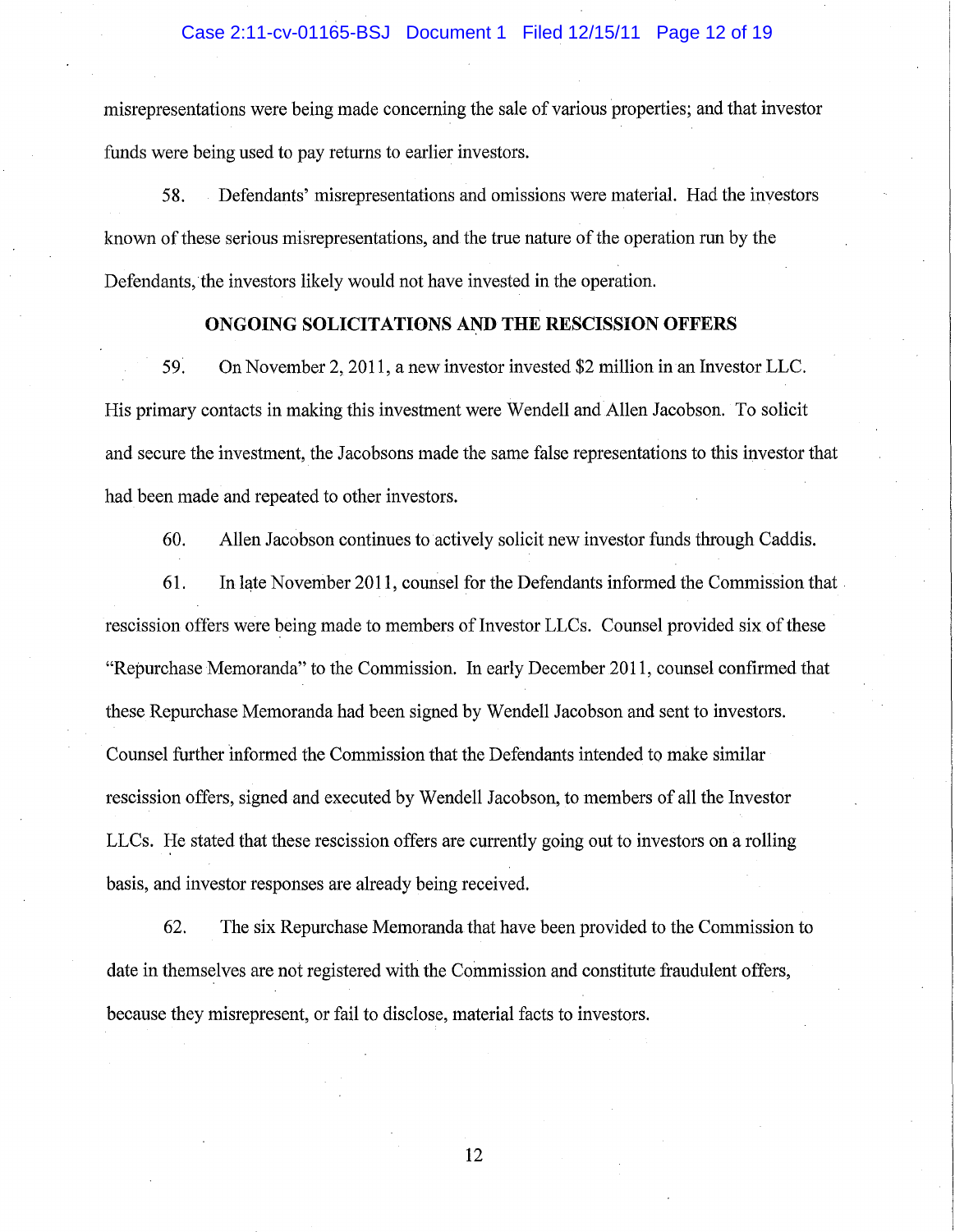Case 2:11-cv-01165-BSJ Document 1 Filed 12/15/11 Page 13 of 19

63. For example, the memorandum for the Tennessee Park LLC states that the reason for the rescission offer is a possible ministerial failure to register the offering under the Securities Act, when the Defendants' counsel has received a copy of the Formal Order of Investigation and knows or should know that it references a fraud investigation; the memorandum represents that the Tennessee Park property was sold and thereby generated a 20.7% return to investors, when no sale of the property actually took place; and the memorandum does not disclose that MSI is insolvent and operating a Ponzi scheme.

## FIRST CAUSE OF ACTION EMPLOYMENT OF A DEVICE, SCHEME OR ARTIFICE TO DEFRAUD Violation of Section  $17(a)(1)$  of the Securities Act [15 U.S.C. § 77q(a)(1)]

64. The Commission realleges and incorporates by reference the allegations contained in Paragraphs 1 though 63, above.

65. Defendants, and each of them, by engaging in conduct described above, directly or indirectly, in the offer or sale of securities, by the use of the means or instruments of transportation or communication in interstate commerce or by use of the mails, with scienter, employed devices, schemes, or artifices to defraud.

66. By reason of the foregoing, Defendants, and each of them, directly or indirectly, violated, and unless restrained and enjoined by this Court, will continue to violate, Section  $17(a)(1)$  of the Securities Act [15 U.S.C. § 77q(a)(1)].

# SECOND CAUSE OF ACTION FRAUD IN THE OFFER AND SALE OF SECURITIES Violations of Section 17(a)(2) and (3) of the Securities Act  $[15 \text{ U.S.C.} \$  77q(a)(2) and (3)]

67. The Commission realleges and incorporates by reference the allegations contained in Paragraphs 1 though 63, above.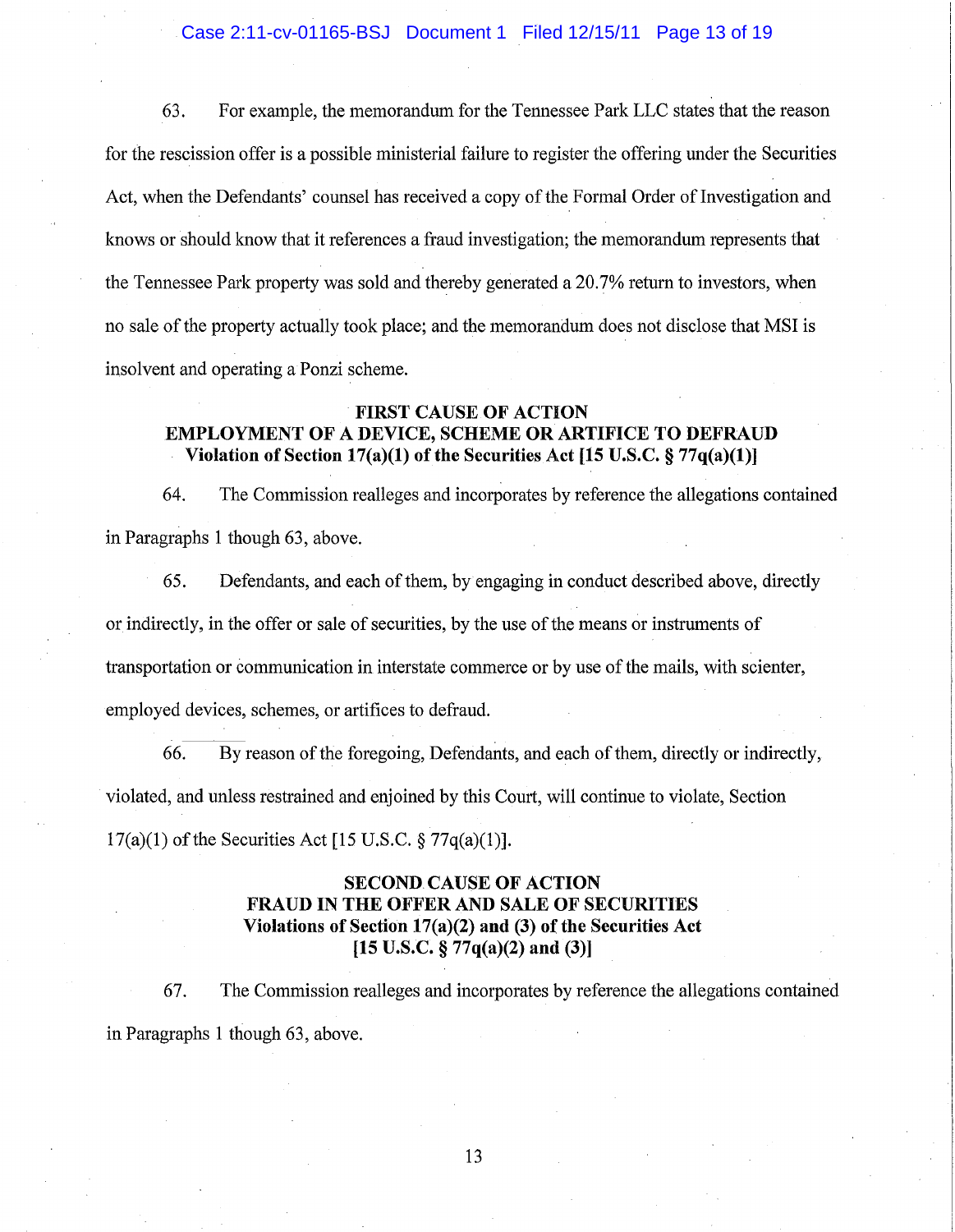## Case 2:11-cv-01165-BSJ Document 1 Filed 12/15/11 Page 14 of 19

68. Defendants, and each of them, by engaging in the conduct described above, directly and indirectly, in the offer and sale of securities, by the use of the means or instruments of transportation or communication in interstate commerce or by use of the mails, obtained money or property by means of untrue statements of material fact or by omitting to state a material fact necessary in order to make the statements made, in light of the circumstances under which they were made, not misleading, and engaged in transactions, practices, or courses of business which operate or would operate as a fraud or deceit upon the purchaser.

69. By reason of the foregoing, Defendants, and each of them, directly or indirectly, violated, and unless restrained and enjoined will continue to violate, Section 17(a)(2) and 17(a)(3) of the Securities Act [15 U.S.C. §§ 77q(a)(2) and 77q(a)(3)].

# THIRD CAUSE OF ACTION FRAUD IN CONNECTION WITH THE PURCHASE AND SALE OF SECURITIES

# Violations of Section 10(b) of the Exchange Act [15 U.S.C. § 78j(b)] and Rule 10b-5 thereunder [17 C.F.R. § 240.10b-5]

70. The Commission realleges and incorporates by reference the allegations contained in Paragraphs 1 though 63, above.

71. Defendants, and each of them, by engaging in the conduct described above, directly or indirectly, by the use of means or instrumentalities of interstate commerce or use of the mails, in connection with the purchase or sale of securities, with scienter, (1) employed devices, schemes, or artifices to defraud; (2) made untrue statements of material fact or omitted to state a material fact necessary in order to make statements made, in light of the circumstances under which they were made not misleading; or (3) engaged in acts, practices, or courses of business that operated or would operate as a fraud and deceit upon other persons.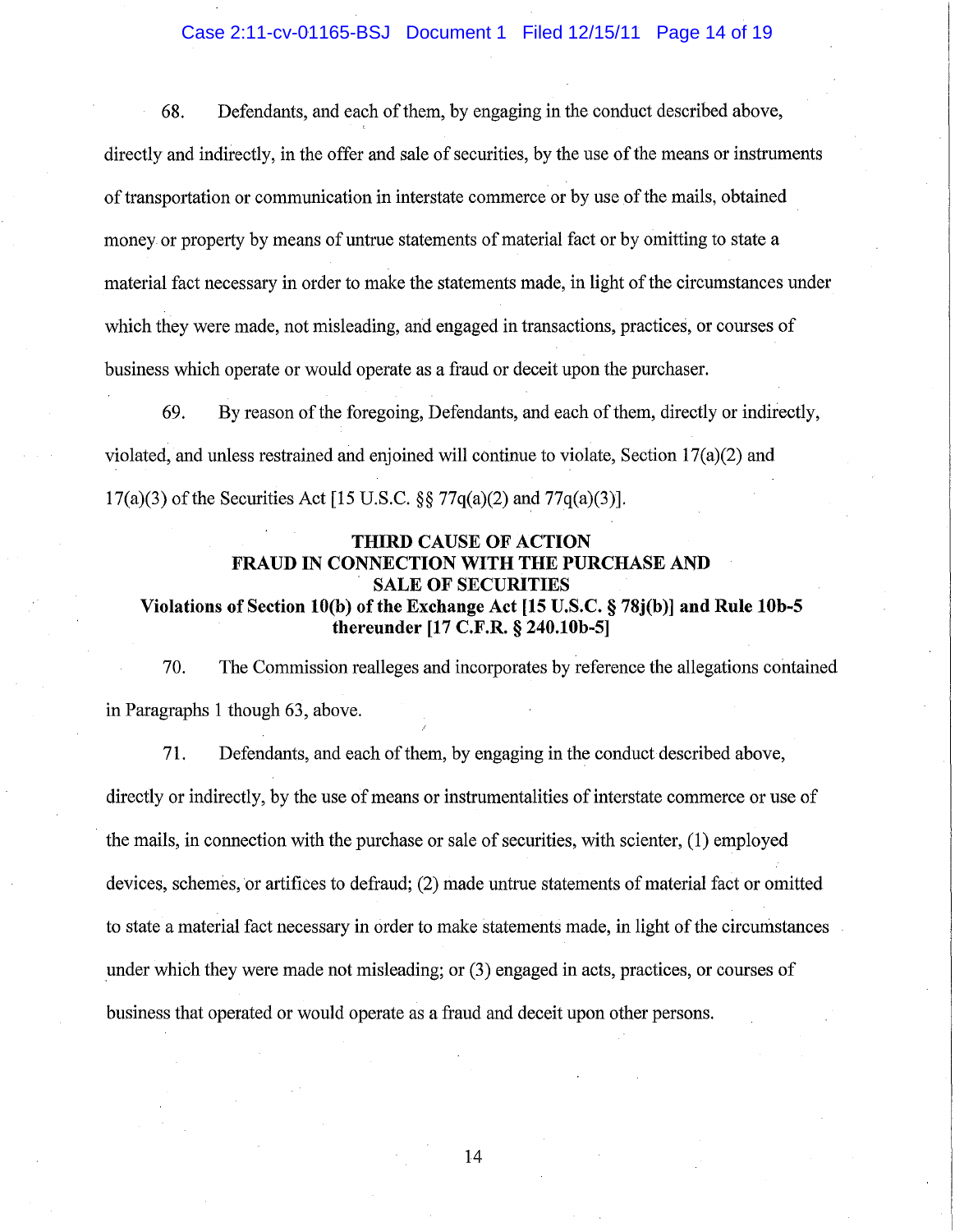Case 2:11-cv-01165-BSJ Document 1 Filed 12/15/11 Page 15 of 19

72. By reason of the foregoing, Defendants, and each of them, violated, and unless restrained and enjoined will continue to violate. Section 10(b) of the Exchange Act [15 U.S.C. §78j(b)] and Rule 10b-5 thereunder [17 C.F.R. § 240.10b-5].

## **FOURTH CAUSE OF ACTION OFFER AND SALE OF UNREGISTERED SECURITIES Violation** of Sections **5(a) and (c)** of the **Securities Act [15** U~S.C. § **77e(a) and (c)]**

73. The Commission realleges and incorporates by reference the allegations contained in Paragraphs 1 though 63, above.

74. Defendants, and each of them, by engaging in the conduct described above, directly or indirectly, through use of the means or instruments of transportation or communication in interstate commerce or the mails, offered to sell or sold securities or, directly or indirectly, or carried such securities through the mails or in interstate commerce, for the purpose of sale or delivery after sale.

75. No registration statement has been filed with the Commission or has been in effect with respect to these securities.

76. By reason of the foregoing, Defendants, directly or indirectly violated, and unless enjoined will continue to violate, Sections 5(a) and 5(c) of the Securities Act [15 U.S.C. §§ 77e(a) and 77e(c)].

## **FIFTH CAUSE OF ACTION OFFER AND SALE OF SECURITIES BY AN UNREGISTERED BROKER OR DEALER Violation of Section 15(a) of the Exchange Act [15 U.S.C. § 78o(a)]**

77. The Commission realleges and incorporates by reference the allegations contained in Paragraphs 1 though 63, above.

78. Defendants Wendell Jacobson and Allen Jacobson, directly or indirectly, made use of the mails or the means or instrumentalities of interstate commerce to effect transactions in,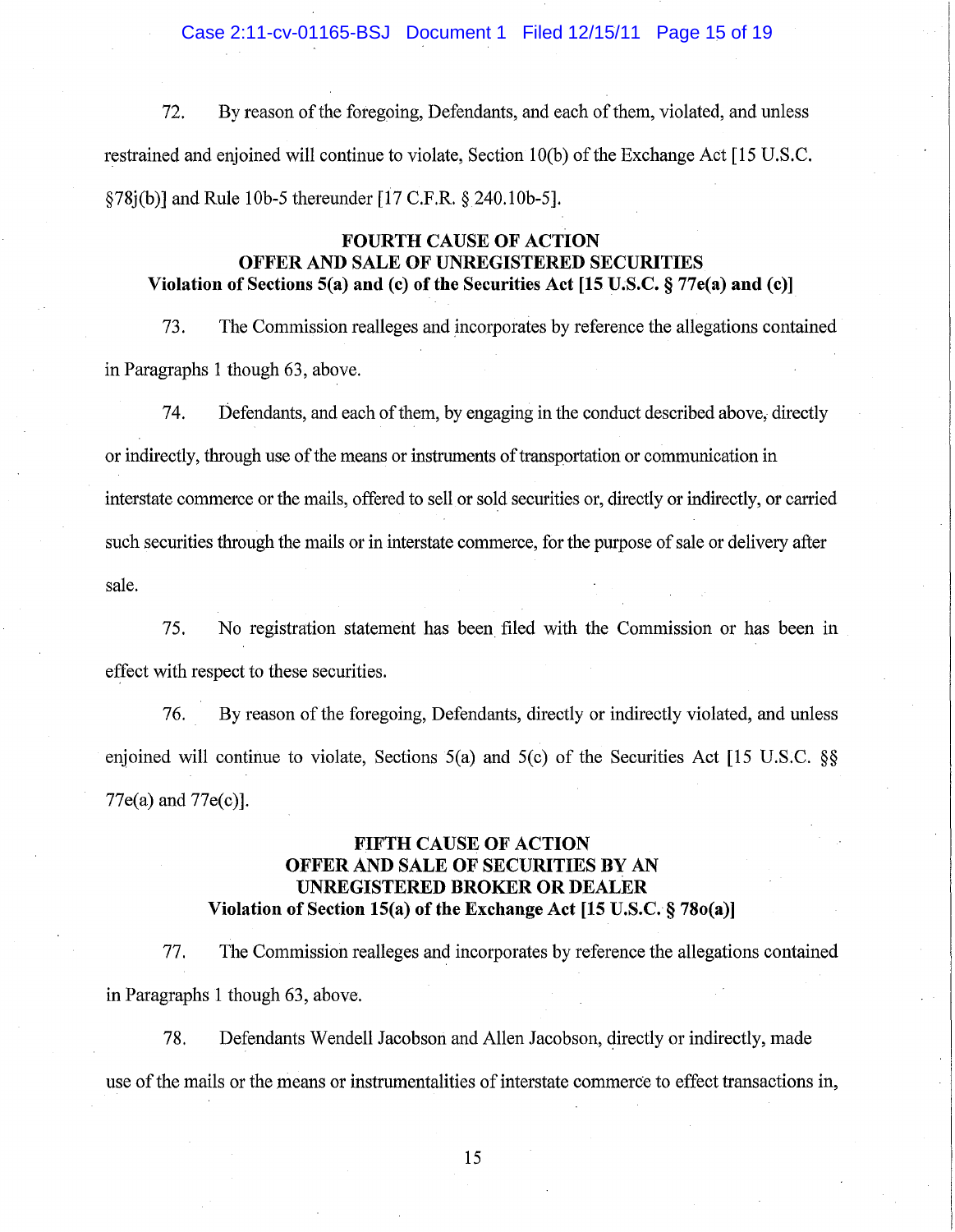## Case 2:11-cv-01165-BSJ Document 1 Filed 12/15/11 Page 16 of 19

or to induce or attempt to induce the purchase and sale of, securities without being registered as a broker or dealer with the Commission or associated with a broker-dealer registered with the Commission.

79. By reason of the foregoing, Defendants Wendell Jacobson and Allen Jacobson violated, and unless restrained and enjoined will continue to violate, Section lS(a) of the Exchange Act [15 U.S.C. 780(a)].

## **RELIEF REQUESTED**

WHEREFORE, the Commission respectfully requests that this Court:

### I

Issue findings of fact and conclusions of law that Defendants committed the violations charged herein.

### II

Issue in a form consistent with Rule 65(d) of the Federal Rules of Civil Procedure orders that temporarily, preliminarily and permanently enjoin Wendell Jacobson and Allen Jacobson and their officers, agents, servants, employees, attorneys, and accountants, and those persons in active concert or participation with any of them, who receive actual notice of the order by personal service or otherwise, and each of them, from engaging in transactions, acts, practices, and courses of business described herein, and from engaging in conduct of similar purport and object in violation of Sections  $5(a)$ ,  $5(c)$  and  $17(a)$  of the Securities Act, and Sections 10(b) and lS(a) of the Exchange Act and Rule 10b-S thereunder.

### **III**

Issue in a form consistent with Rule 65(d) of the Federal Rules of Civil Procedure orders that temporarily, preliminarily and permanently enjoinMSI and its officers, agents, servants,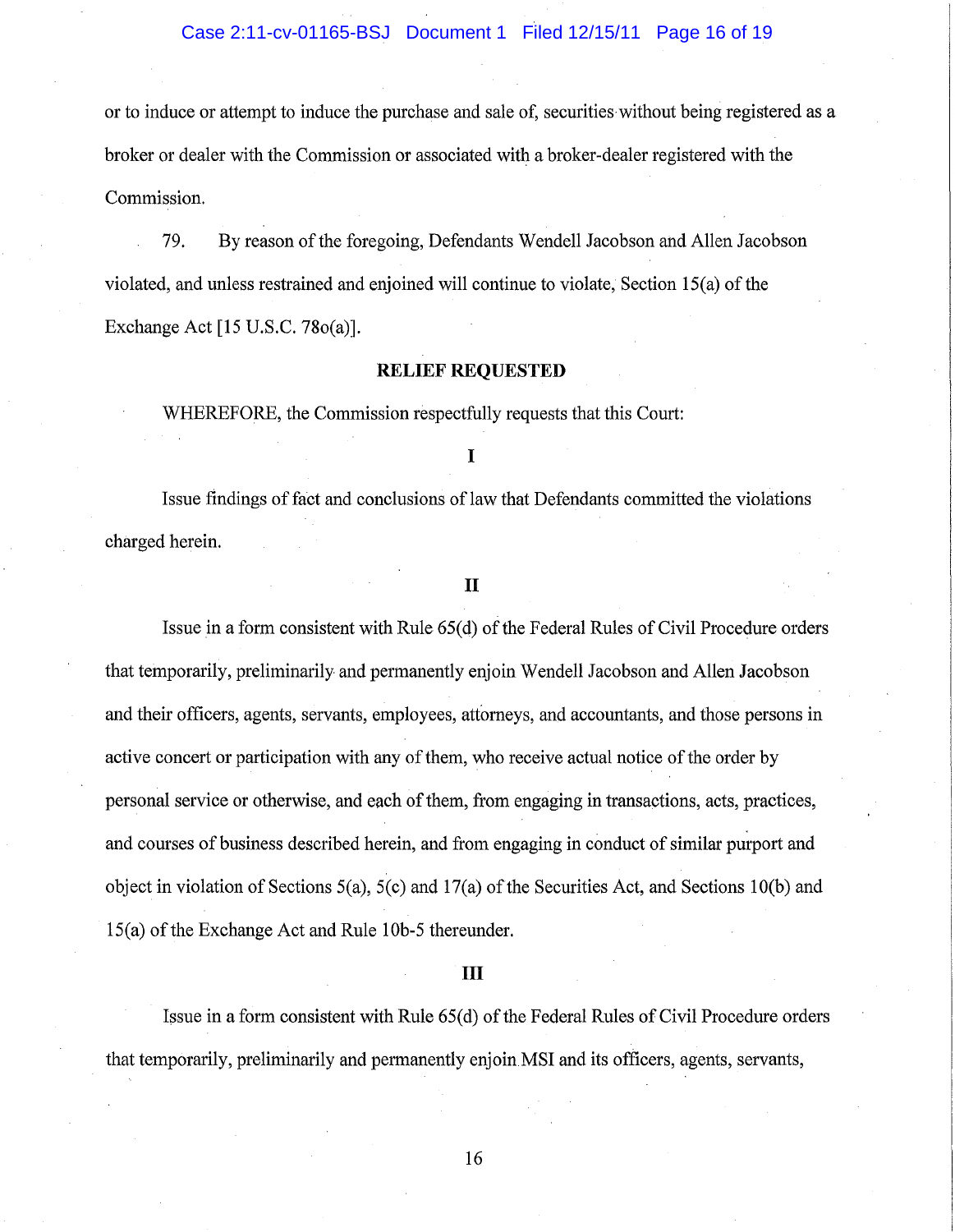### Case 2:11-cv-01165-BSJ Document 1 Filed 12/15/11 Page 17 of 19

employees, attorneys, and accountants, and those persons in active concert or participation with any of them, who receive actual notice of the order by personal service or otherwise, and each of them, from engaging in transactions, acts, practices, and courses of business described herein, and from engaging in conduct of similar purport and object in violation of Sections 5(a), 5(c) and  $17(a)$  of the Securities Act, and Section 10(b) of the Exchange Act and Rule 10b-5 thereunder.

#### **IV**

Issue, in a form consistent with Rule 65(d) of the Federal Rules of Civil Procedure, orders that temporarily, preliminarily and permanently enjoin Defendants, and their officers, agents, servants, employees, attorneys, and accountants, and those persons in active concert or participation with any of them, who receive actual notice of the order by personal service or otherwise, and each of them, from: (A) transferring, changing, wasting, dissipating, converting, concealing, or otherwise disposing of, in any manner, any funds, assets, claims, or other property or assets owned or controlled by, or in the possession or custody of these Defendants; and (B) transferring, assigning, selling, hypothecating, or otherwise disposing of any assets of MSI or related entities, including but not limited to those entities identified in accompanying pleadings.

V

Issue in a form consistent with Rule 65(d) of the Federal Rules of Civil Procedure orders that temporarily, preliminarily and permanently restrain and enjoin Defendants, and each of them, and their officers, agents, servants, employees, attorneys, and accountants, and those persons in active concert or participation with any of them, who receive actual notice of the order by personal service or otherwise, and each of them, from destroying, mutilating, concealing, transferring, altering, or otherwise disposing of, in any manner, books, records, computer programs, computer files, computer printouts, correspondence, including e-mail, whether stored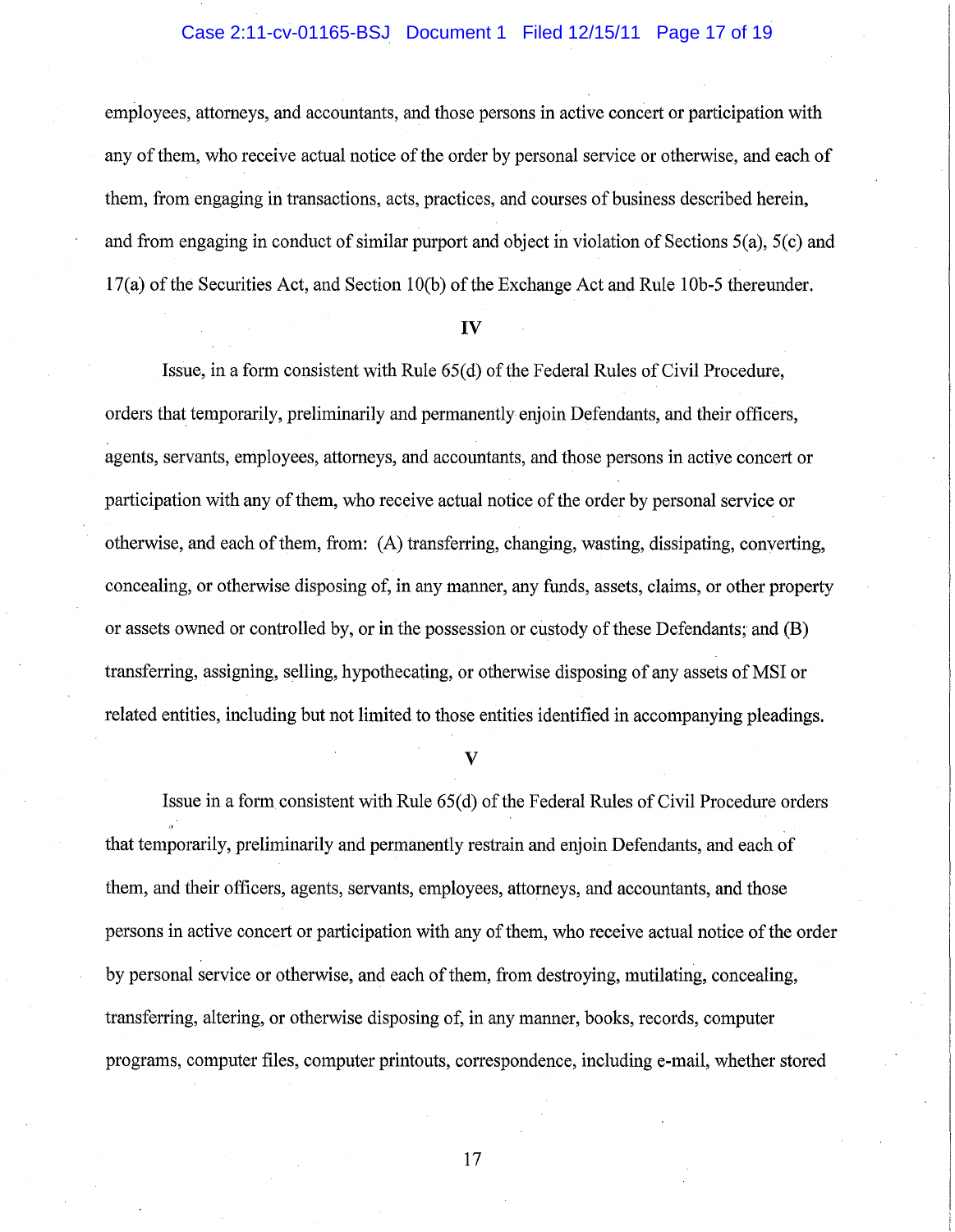### Case 2:11-cv-01165-BSJ Document 1 Filed 12/15/11 Page 18 of 19

electronically or in hard copy, memoranda, brochures, or any other documents of any kind that pertain in any manner to the business of Defendants.

### **VI**

Enter an order directing Defendants, and each of them, to pay civil money penalties pursuant to Section 20(d) of the Securities Act and Section 21(d)(3) of the Exchange Act.

#### **VII**

Enter an order directing Defendants to disgorge all ill~gotten gains received during the period of violative conduct and pay prejudgment interest on such ill-gotten gains.

#### **VIII**

Grant such further equitable relief as this Court deems just, appropriate, and necessary, including, but not limited to, a freeze of assets, appointment of a receiver for MSI and related entities and the acceleration of discovery, including the forthwith production of documents.

### **IX**

Retain jurisdiction of this action in accordance with the principles of equity and the Federal Rules of Civil Procedure in order to implement and carry out the terms of all orders and decrees that may be entered, or to entertain any suitable application or motion for additional relief within the jurisdiction of this Court.